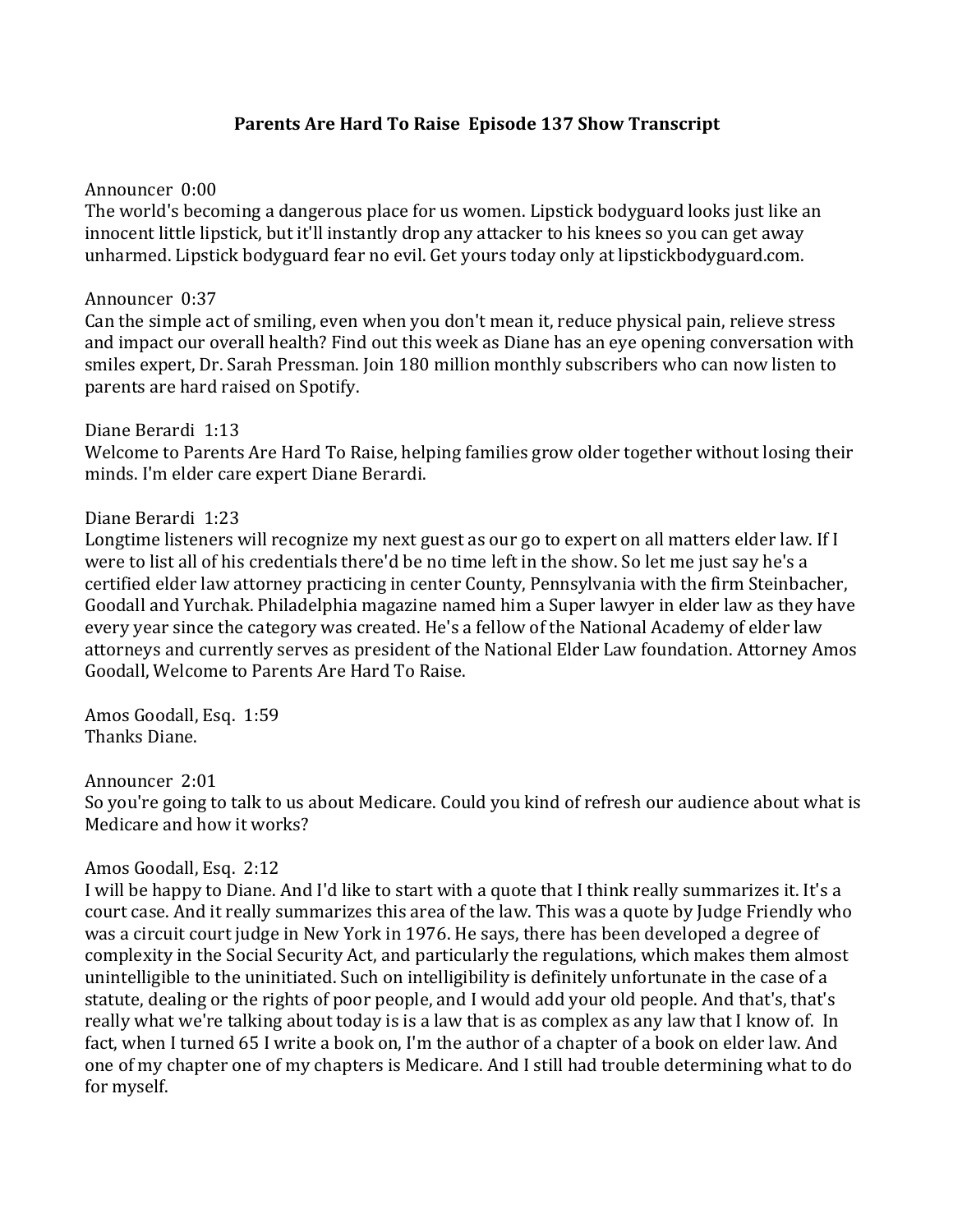Diane Berardi 3:15 Oh my gosh.

#### Amos Goodall, Esq. 3:17

So it is a, an area that is complicated and it is. We need to, we need to understand as much as we can going into it because we're going to make decisions that are going to be with us for a while.

Diane Berardi 3:33 Right.

#### Amos Goodall, Esq. 3:34

So, Medicare is basically health insurance, health insurance program for folks who are age 65 and older, as well as some younger people who have disabilities. And it's like any other insurance, you've got to pay the premium to acquire it and it has various components. There are four main components of Medicare as it stands today.

#### Amos Goodall, Esq. 3:59

There's something called it Part A, something called Part B, something called Part C, which is a hybrid of a and b and possibly Medicare Part D, which is private health insurance for prescriptive drugs. So those are the components of Medicare. And I'd like to give you a little bit more detail.

#### Amos Goodall, Esq. 4:19

Part A deals with inpatient health services, I'm sorry, inpatient hospital services, some hospital extended care services, and some home health services and hospice services. So if you go into the hospital, the hospital bill goes to Medicare Part A.

#### Amos Goodall, Esq. 4:37

The doctor who treats you is going to be covered by Part B, and I'll talk about Part V in just a second. But what you what you need to do to get Part A is you need to be either over 65 and be fully insured under the retirement program. In other words, have a sufficient number of quarters of work, that you're entitled to Social Security retirement. Typically when you reach full retirement age... Here it starts to get complicated. But yeah, for me for retirement age of 66. For other people, it might be 67. For our parents, it probably was 65. And whatever our full retirement age is, Medicare kicks in at the age of 65. So if you are 65 years of age, you are entitled to Medicare part and fully insured, you're entitled to Medicare Part A. You are if you're under 65, and you've been receiving Social Security disability benefits for 24 months, you're entitled to Medicare Part A. And if you are over 65, and you're not fully insured, then you have you can buy in but apart from that people who are qualified for Medicare do not have to pay for Medicare Part A.

Diane Berardi 5:48 Okay 

#### Amos Goodall, Esq. 5:49

Now I'm going to go to part B. Part Part A is the hospital Part B is the doctor. Medically necessary services, preventive services like physician services, supplies, diagnostic tests, etc. Those are all part B. And what do you have to do to get Part B will you have to be entitled A Medicare Part A,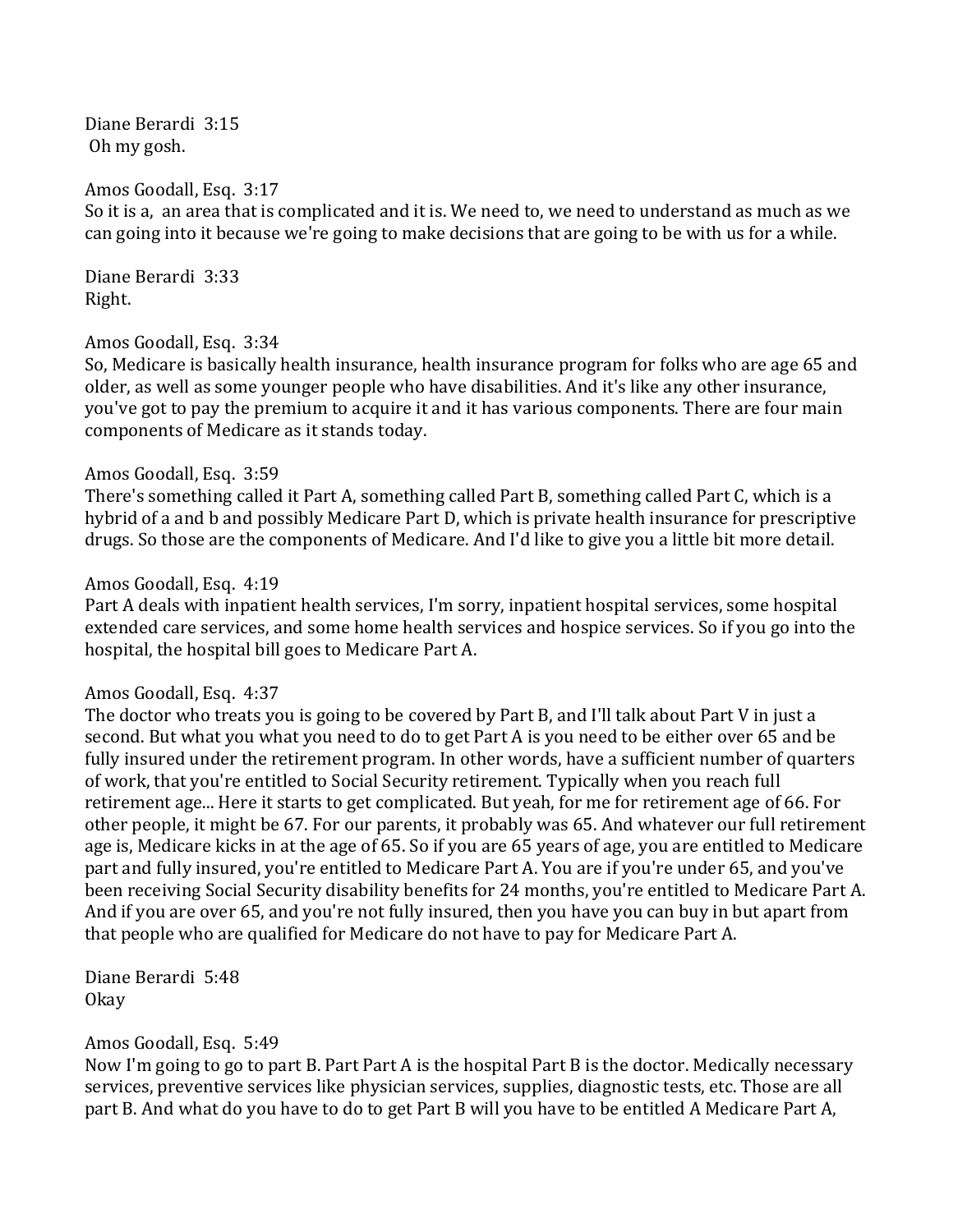You have to be a citizen and resident the United States are and certain non residents who have been lawfully admitted for permanent residents and whoever retired here, whoever resided here for at least five years. And there is a premium for Part B, there's a base rate premium, and then there is a an additional charge based upon your income two years ago.

Diane Berardi 6:35 Really, okay.

#### Unknown Speaker 6:36

The premium varies year by year. In 1976, for example, the premium was \$121. Now it's somewhat higher. The additions to the premium cost based upon income raised the cost several up to several hundred dollars a month. So you're admitted to the hospital where the hospital bill goes to part And the doctors bill goes to part B. Medicare Part B has a number of deductibles and co insurance and it has a number of things that it does not cover. For example, that there's a part of the deductible that is so much a year, there's a part of the Co-insurance that is 20% of whatever the amount Medicare approves for the bill. And then there are some coverage limits on things like psychological and occupational therapy and things like that. So people, if they are planning ahead, will purchase at the same time they qualify for Medicare Part B, they will purchase something called Medicare Supplement Insurance or Medigap.

Diane Berardi 7:42 Okay. 

Amos Goodall, Esq. 7:43

Those are policies that pay for things that Medicare Part B doesn't cover. There actually are basically nine plans and there are 10 features that different plans cover and you may choose the plan that best meets your needs and best meets your wallet, frankly, when you are purchasing that insurance.

Amos Goodall, Esq. 8:08

Social Security administration maintains a website where you can compare Medigap plans and to prepare for this conference today I went on the site and looked and there are 40 plans in center County.

Diane Berardi 8:20 Oh my gosh.

## Amos Goodall, Esq. 8:21

Are that one can choose from. And you look at the plans that they're all required to have the same coverage in the same area. So if a plan is going to offer Part B coverage for part B, coinsurance, or co payment, all the plans in that category will offer that coverage and you have to decide well, which of the coverages of the extra coverages do I want to pay for? So for example, if I don't ever plan to travel abroad, I probably won't buy a plan that includes coverage or if I'm outside the country,

Diane Berardi 8:52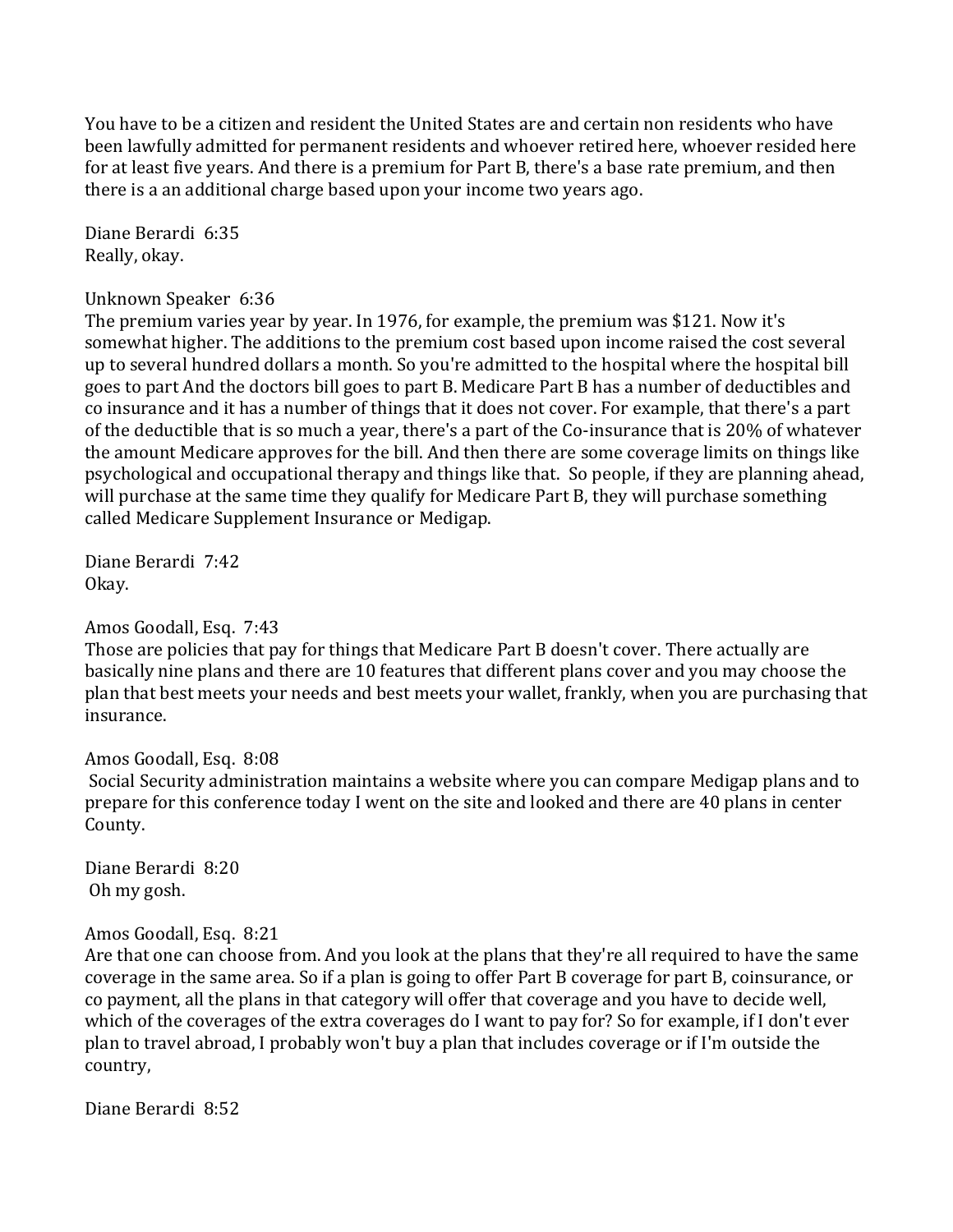Right. Okay, makes sense.

Unknown Speaker 8:54

If I'm deciding on things I may or may not choose a coverage that pays for the cost of blood transfer. So you look at the Medigap insurance policies you purchase the policy that you best think fits your needs. Now, that's part in Part B.

## Amos Goodall, Esq. 9:10

Part C or Medicare Advantage is a private insurance program that's been around now for about I'm going to say the last 15 years that basically covers your medical expenses, same things that traditional Medicare Part A and Part B cover, okay, and it must cover one more thing, at least one more thing that's not covered. For example, it may have dental coverage, it may have vision coverage. Around here in Center County, many of the Medicare Advantage programs include gym memberships, because they want people to work out and of course, stay healthy longer. So it's more of a managed care plan. It's the government pays the company that administers the plan certain amount of money per person, and then they administer The insurance program. There are some advantages to Medicare Advantage. There are some disadvantages. One of them is you're dealing with a private insurance company. And so your ability to challenge things. It's not based upon federal law, but it's based upon the insurance contract.

Diane Berardi 10:16 Hmm. Okay.

## Unknown Speaker 10:18

So you have, you have Part A and B or you have Part C. And the cost for Part C is sometimes is as little as nothing more than the part cost of Parts A and B because they're relying on on the, what they're getting from the federal government. Clearly, if you have a more expensive plan, you're going to get more coverage. And the CMS has a website Social Security Administration has a website that will allow you to compare the coverages of various plans.

#### Amos Goodall, Esq. 10:50

By the way, my website is Goodall.org and after we finished this conversation, I'm going to post on the website, a couple of PowerPoint presentations that discuss this, as well as the links to the comparison tools that I'm talking about.

Diane Berardi 11:09 Perfect. That's wonderful.

## Unknown Speaker 11:11

So you look at what insurance you want to buy you, you decide on do I want Medicare Part A and be traditional or do I want Medicare Advantage? And then you have to think about drugs. And, you know, might you might say this kind of drives you to drugs, but I'm not talking recreational drugs, I'm talking about prescription drugs. [laughing]

Diane Berardi 11:31 Oh, my God. [laughing]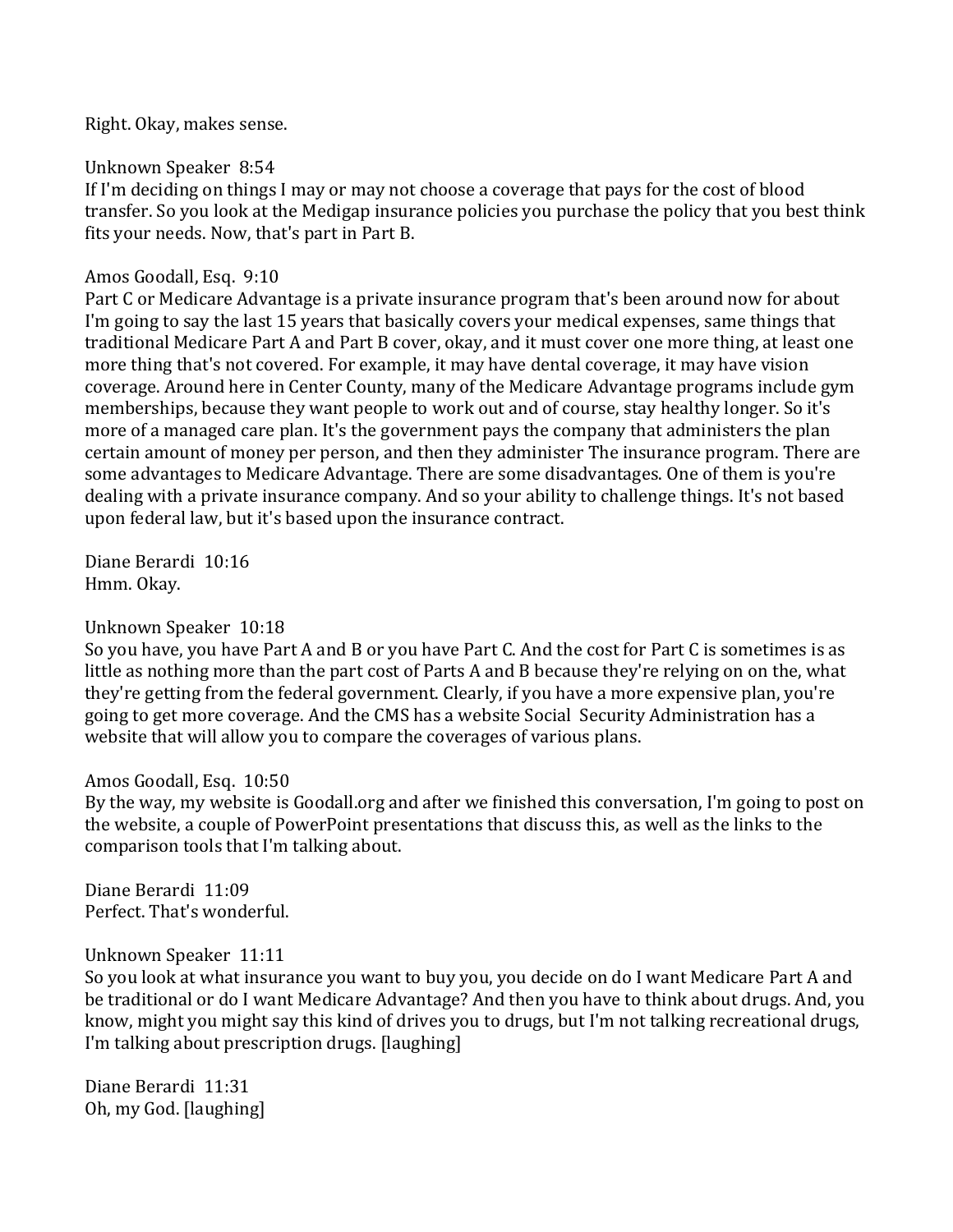### Unknown Speaker 11:32

So, the Part D program, the Medicare prescription drug program is incredibly complicated and I hope I can do justice and explaining it. Each provider each insurance company has made a list of the drugs that it covers. So if you take a particular drug, you can look to see whether that that drug is covered the particular plan that you are considering buying, and again, there's a website that will let you compare these things. So is your drug on that list that's called a formulary. And it's the list of drugs that the company will provide coverage for. And then you haven't finished because the next thing you have to do is figure out where in their tier of drugs does the drug you need fit. And you may need a drug that is called a tier one drug or which is basically generic drugs. They pay more of the cost of that than if you had a tier five drug which is the highest tier drug which is perhaps an experimental drug, in which case they made it they may or may not pay. I analyze it will a Senate Committee on Homeland Security and Governmental Affairs listed the 20 most prescribed brand name drugs for seniors, and I analyzed for center County, the 31 prescription drug plans That covered those 20 items. And the cost of the plans ranged from \$13 a month to \$168 a month. And although probably no one takes all 20 of those brand name drugs, the annual costs with additional out of pocket expense is roughly \$15,000 a year.

### Announcer 13:22

And we're going to continue talking with Amos Goodall. But first, if you are a woman or there's a woman in your life, there's something you absolutely need to know.

### Diane Berardi 13:32

I want to tell you about my friend Katie. Katie is a nurse and she was attacked on her way home from work. She was totally taken by surprise. And although Katie is only 5 feet tall and 106 pounds she was easily able to drop her 6 foot 4, 250-pound attacker to his knees and get away unharmed.

Katie wasn't just lucky that day. She was prepared.

In her pocketbook, a harmless looking lipstick, which really contained a powerful man stopping aerosol propellant.

It's not like it was in our grandmother's day. Today just going to and from work or to the mall can have tragic consequences. The FBI says a violent crime is committed every 15 seconds in the United States. And a forcible rape happens every five minutes. And chances are when something happens, no one will be around to help.

It looks just like a lipstick. So no one will suspect a thing. Which is important since experts say, getting the jump on your attacker is all about the element of surprise.

Inside this innocent looking lipstick is the same powerful stuff used by police and the military to disarm even the most powerful, armed aggressor. In fact, National Park rangers used the very same formula that's inside this little lipstick to stop two-thousand pound vicious grizzly bears dead in their tracks. It's like carrying a personal bodyguard with you in your purse or your pocket.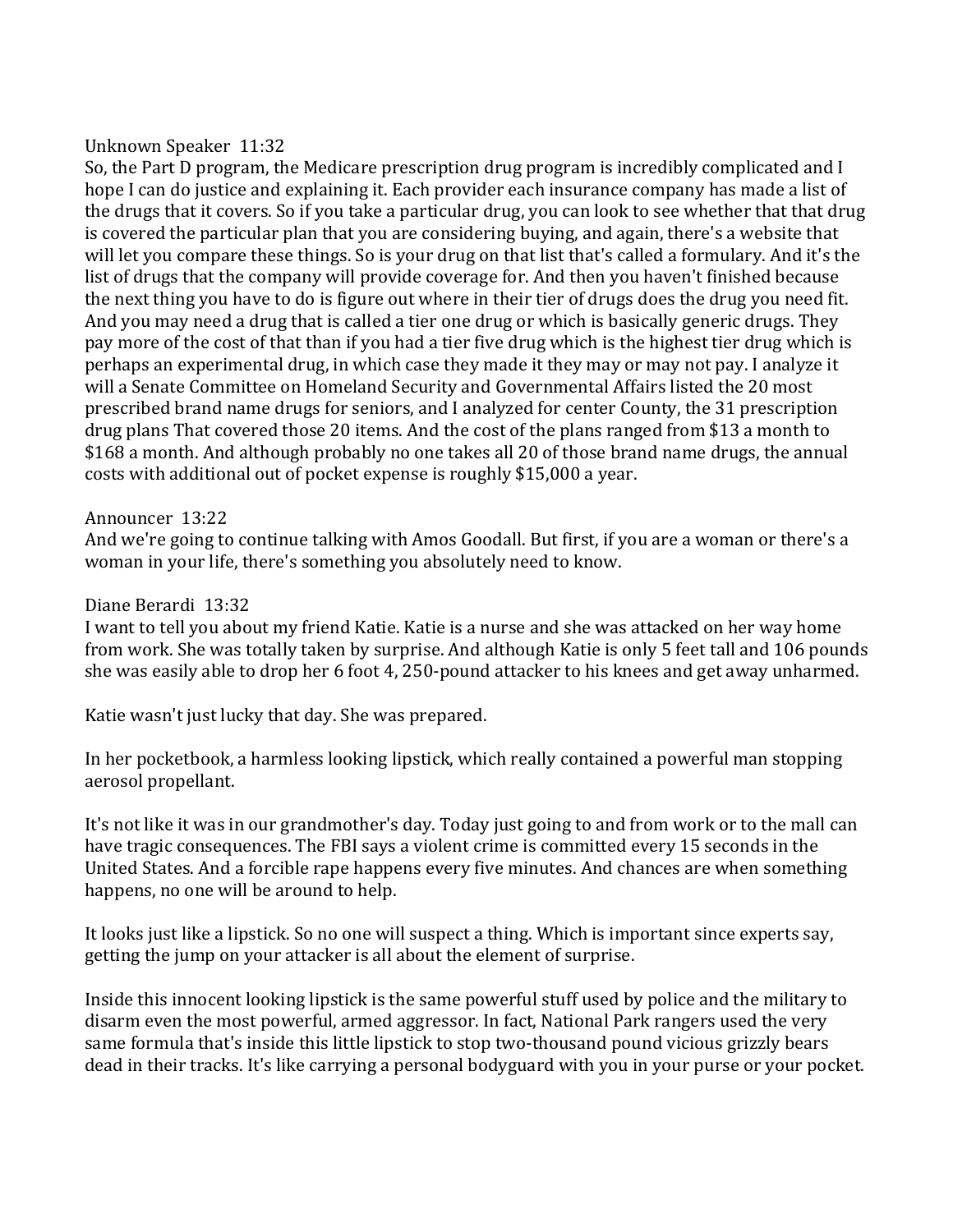Darkness brings danger. Murderers and rapists use darkness to their advantage. We all know what it's like to be walking at night and hear footsteps coming at us from behind. Who's there? If it's somebody bad, will you be protected? Your life may depend on it.

My friend Katie's close call needs to be a wake up call for all of us. Myself included. Pick up a Lipstick Bodyguard and keep it with you always.

## Announcer 15:35

You're listening to Parents Are Hard To Raise. Now, thanks to you. The number one eldercare talk show on planet earth. Listen to this and other episodes on demand using the iHeart Radio app, iPhone users to listen on Apple podcasts and Android users on Google podcasts. Want a great new way to listen to the show? Just say, "Alexa. Play, Parents Are Hard To Raise podcast." 

## Alexa

Getting the latest episode is parents so hard to raise. Here it is from my heart radio.

Announcer It's as simple as that.

## Diane Berardi 16:10

You're right Dolly. There's so many really cool new ways to listen to our show. It's hard to keep track. You can join the 180 million listeners on Spotify. You can listen in your car at the gym, or pretty much anywhere on your smartphone with Apple podcasts and Google podcasts. You can get us on Apple TV, direct tv, Roku. And like Dolly said, you can even ask Alexa to play the show for you. It's great because you don't have to be tied to a radio anymore. You can listen when you want where you want for as long as you want. And if you're listening to the show one of these new ways, please do me a big favor, share this new technology and help someone else learn about the show and show them a new way to listen.

Diane Berardi 16:55

So Amos, we were talking about the Medicare drug coverage. region the tears.

## Unknown Speaker 17:01

Yes. And I apologize to your listeners. That was a very dry presentation. But I think I needed to present that information in order to set the stage for what I really wanted to talk to you about today and that's that we are presently in what is called an open enrollment period. It's a time when people can change their coverages. So, let me give you one more piece of dry information and then we'll get going on the open enrollment.

Diane Berardi 17:30 good. The juice, right? The juicy stuff. Okay, go ahead.

Amos Goodall, Esq. 17:34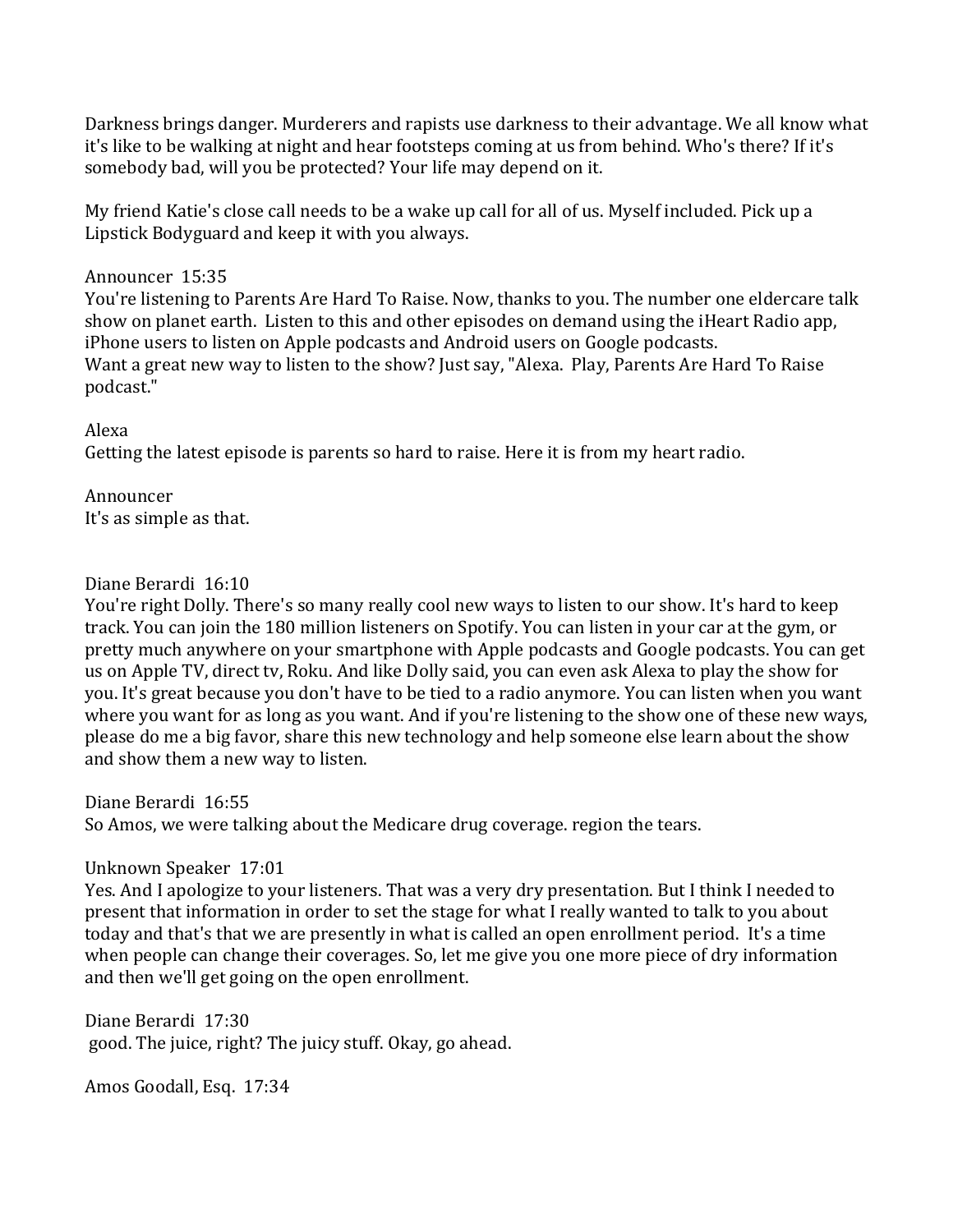Okay, so when you turn 65, you're supposed to enroll in Medicare. That's called the initial enrollment period it begins. It's a seven month period beginning three months before you turn 65 and ending four months afterwards.

Amos Goodall, Esq. 17:50

Now, you should enroll at the beginning of the period. Because if you wait until you're 65, or you wait until you're a few days after 65 There will be a gap in your coverage, your old coverage will not cover you. And the new Medicare coverage won't kick in. So if you but if you enrolled at the very beginning of the open enrollment period, or the initial enrollment period, you can make sure you don't have any lapse in coverage.

Amos Goodall, Esq. 18:16

If you have not done that, if you fail to enroll when you're supposed to enroll, you can still enroll later, you can enroll in something called a general enrollment period, but that's only between January 1 and March 31 of each year. And the sanction is, first of all, that you have to enroll during that period. Secondly, that you don't get coverage until July. And third of all, you're going to have to pay a penalty.

Amos Goodall, Esq. 18:41 Oh my gosh.

Amos Goodall, Esq. 18:42

And the penalty for part B, Part A if you're not going to have to pay for part A there's no penalty for that. But Part B is 10% for each full year of delay for lifetime. So if you're five years late, that means you're going to be 50% more For the rest of your life.

Diane Berardi 19:01 Geeze!

Amos Goodall, Esq. 19:02

It's it's important that folks enroll in Medicare whenever they first can. Now some folks have something called comparable coverage or and that's coverage, for example through an employer. And if they have that coverage, they can delay enrolling in Medicare as long as that coverages and force when that coverage ends, then their initial enrollment period would begin, or else they would have something called a special enrollment period, which is effectively the same thing.

Amos Goodall, Esq. 19:31

Now I want to caution your listeners that Cobra, many folks have heard of Cobra when I lose your job, you can keep your health insurance for several years after that if you pay privately, that is not comparable coverage. And if you have that, you turn 65 and you're relying on Cobra, you're going to suffer a penalty later.

Amos Goodall, Esq. 19:52 So if you're enrolled in Medicare when you're supposed to enroll it during your initial enrollment period or whatever.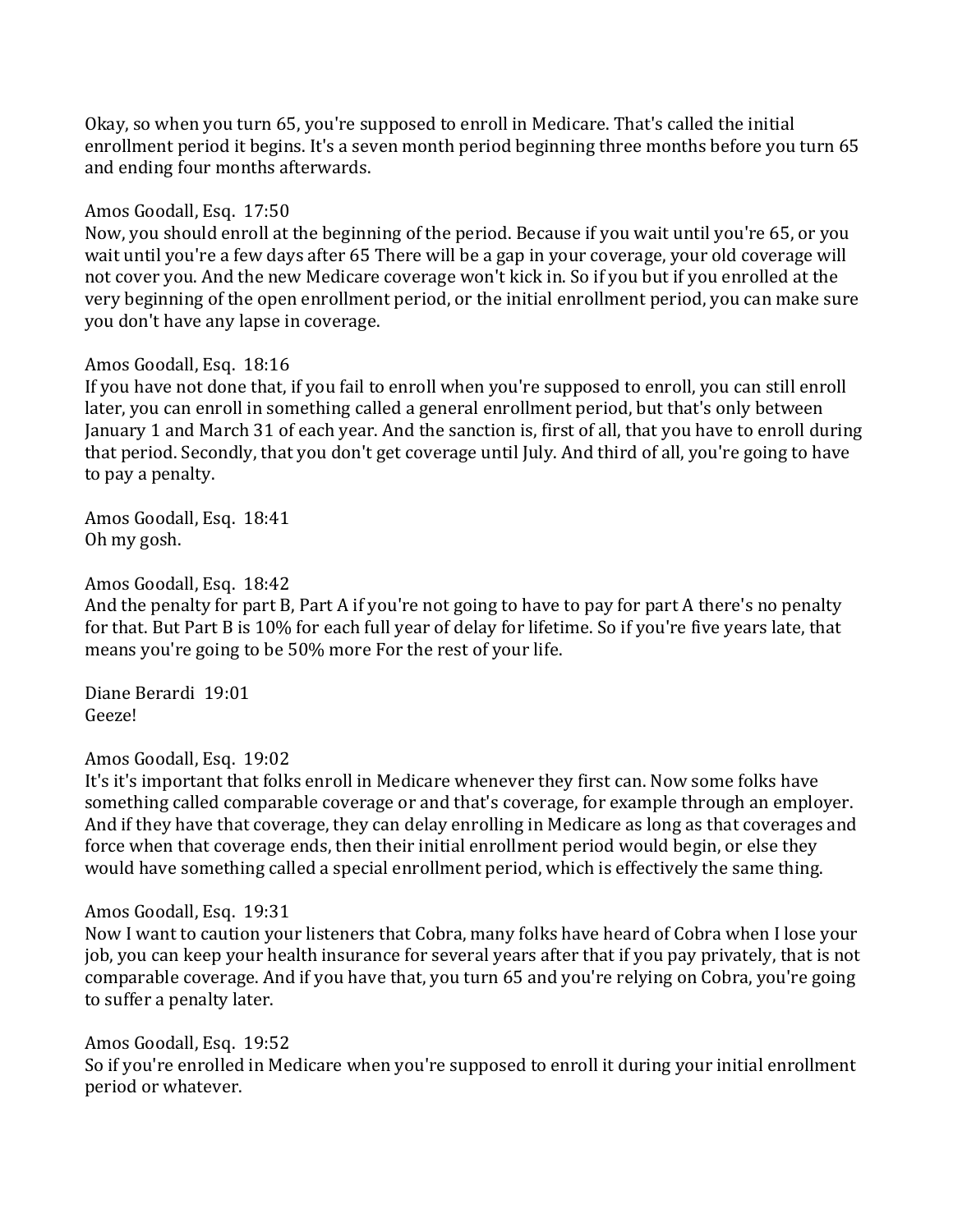#### Amos Goodall, Esq. 19:59

But what's going on now? What's going on now is that you're in the open enrollment period when you're allowed to change, you can change without penalty. So if you're in traditional Medicare and you think, well, maybe I want to change my coverage and enroll in Medicare Advantage, and maybe not have to pay for my Medigap insurance anymore. This is the time to do it. This is the time to go on the website and compare the various plans and determine whether a plan that is Medicare Advantage would meet your needs at a better cost or whether you should you feel better staying with a traditional plan. And you can make your decision at that time. In a sense, Medicare Advantage is often like a sometimes like an HMO or sometimes like a preferred provider plan that if you go outside the network, you're going to have penalties or you're going to have to pay more. Whereas if you're in traditional Medicare, you go to any doctor who's enrolled in the Medicare program and you're going to have the same benefits as you would anywhere else. So this is the time that you have that you can check to determine whether Should I stay with Medicare? Should I go to Medicare Advantage? Do I want to stay with the Medigap company I have one and maybe consider another Medicare.

## Amos Goodall, Esq. 21:19

The open enrollment period is now through December the seventh and it's for coverage which begins January the first so it's there's some time constraints.

### Amos Goodall, Esq. 21:32

The other thing you need to consider is whether you want to change your prescription drug program. You're going to have to go through that same horrible comparison analysis that I described a few minutes ago to determine whether some other drug program might better suit your needs. After all, your drug program if you have a particular drug that you're taking. This is the time often that companies prescription companies change their formulary and they may say, Well, we're not going to offer that drug anymore, or we're going to move it into a higher tier so that it's going to be more expensive. And you may, this would be the time when you can change companies without any penalty.

## Amos Goodall, Esq. 22:14

I'm saying that there is no penalty there is unfortunately one penalty and that's this. If you go from traditional Medicare the part A and B where you your program is through the government to Medicare Advantage. That's smooth and seamless.

## Amos Goodall, Esq. 22:29

If you go the other way, however, that's also smooth and seamless as far as the medical insurance coverage is concerned, however, for the Medigap for the program that pays for the deductibles and the other things that you want to have some relief from having to pay. They in most that's regulated by the states and in most states, there are four exceptions, but in most states, there's a waiting period for the new coverage. If you are, you're in the hospital and you thought your patient paid portion of the hospital bill was going to be covered by your Medicare Supplement Insurance Company. And it's within that waiting period, it's not going to be covered. So there is some disadvantage to transferring between Medicare between Medicare Advantage and going back to traditional Medicare. So I guess the rule would be if you know, you're going to be sick. I not want to change plans. [laughing]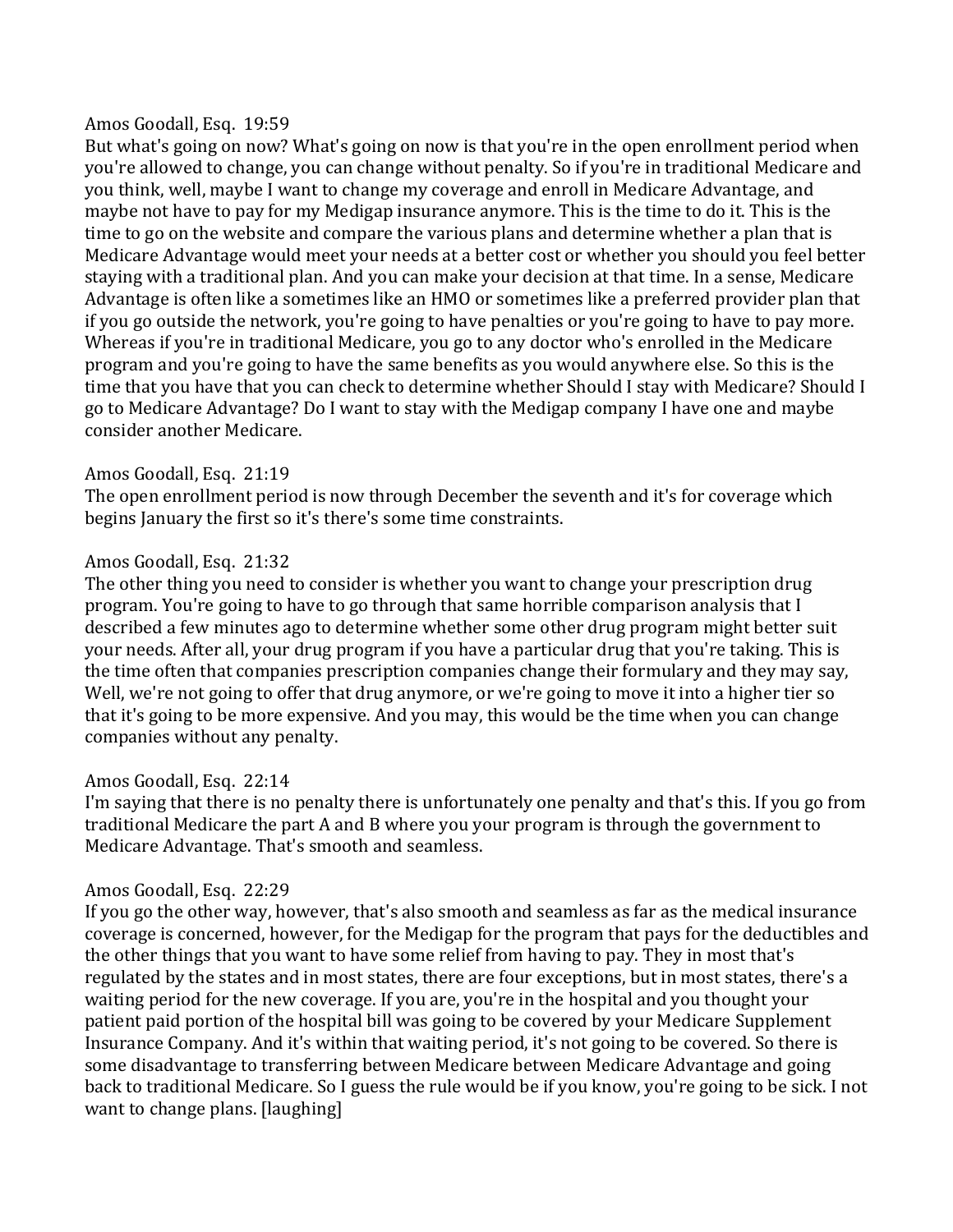Amos Goodall, Esq. 23:31

Oh my gosh. So, are there a lot of changes coming, you know, down the pike for next year?

### Unknown Speaker 23:39

Well, there are not a lot of changes for Medicare, the traditional Medicare and traditional Medicare Part A and B, those programs are going to be the same. The only thing that might change is that the cost if you're being hit with a premium, because you have a summit high income, okay? That cost is going to be going up That seems to be always going up. And they, changed the brackets a little bit. But for most people that cost is at least going to be the same and maybe go up just a little bit.

### Unknown Speaker 24:12

There are some special help that's available to folks who are have limited income to pay some of those deductibles. That's really not what we were going to be talking about today. But in the PowerPoints that I'm going to post on my website, it discusses programs like specified low income beneficiaries, and qualified beneficiaries and some other ones. And those are all some help that people have been paying some of those deductibles.

### Unknown Speaker 24:39

But as far as Medicare Advantage goes, I'm not aware of any systemic, substantial systemic changes to Medicare Advantage at this time, although companies, their private insurances, right companies have the right to change anything about their plans that they can get past the state insurance commissioners. I believe that there's a push now to allow the government to negotiate for the cost of prescription drugs. And I'm understanding that that cost savings may be used to provide additional coverage, possibly vision possibly dental under traditional Medicare plans, but I will believe that frankly, when I see it.

## Diane Berardi 25:24

[laughing] yeah, okay, sure. So this is really overwhelming, right? How does someone know what to do?

## Unknown Speaker 25:34

Well, there are there are, of course, insurance agents can help with the products that they sell you if you're when you're turning 65, your mailbox is going to be filled with advertisements from people wanting you to buy their Medicare Advantage plan. But most the but most states have a statewide office which will help you evaluate those people. plans in Pennsylvania it's called Aprize. And I've I know some of the folks who man the telephones in that office. And they, they are very knowledgeable about the various programs available in Pennsylvania and while they won't play favorites, that can help you analyze what your needs are, and point you to some of the some of the programs which seem at first blush to fill those needs. I believe that CMS also contains information rating the various companies as far as surveys as to satisfaction so you can take a look at if you're going to buy from Company A, is it are people happy with it? Or is it is it better? Might you better go to Company B. So there is help available. Of course, I plug for my profession, certified elder lawyers, people who have the CELA credential have been trained and are experienced in advising seniors who were in entering this phase in their lives, and would certainly be a great resource.